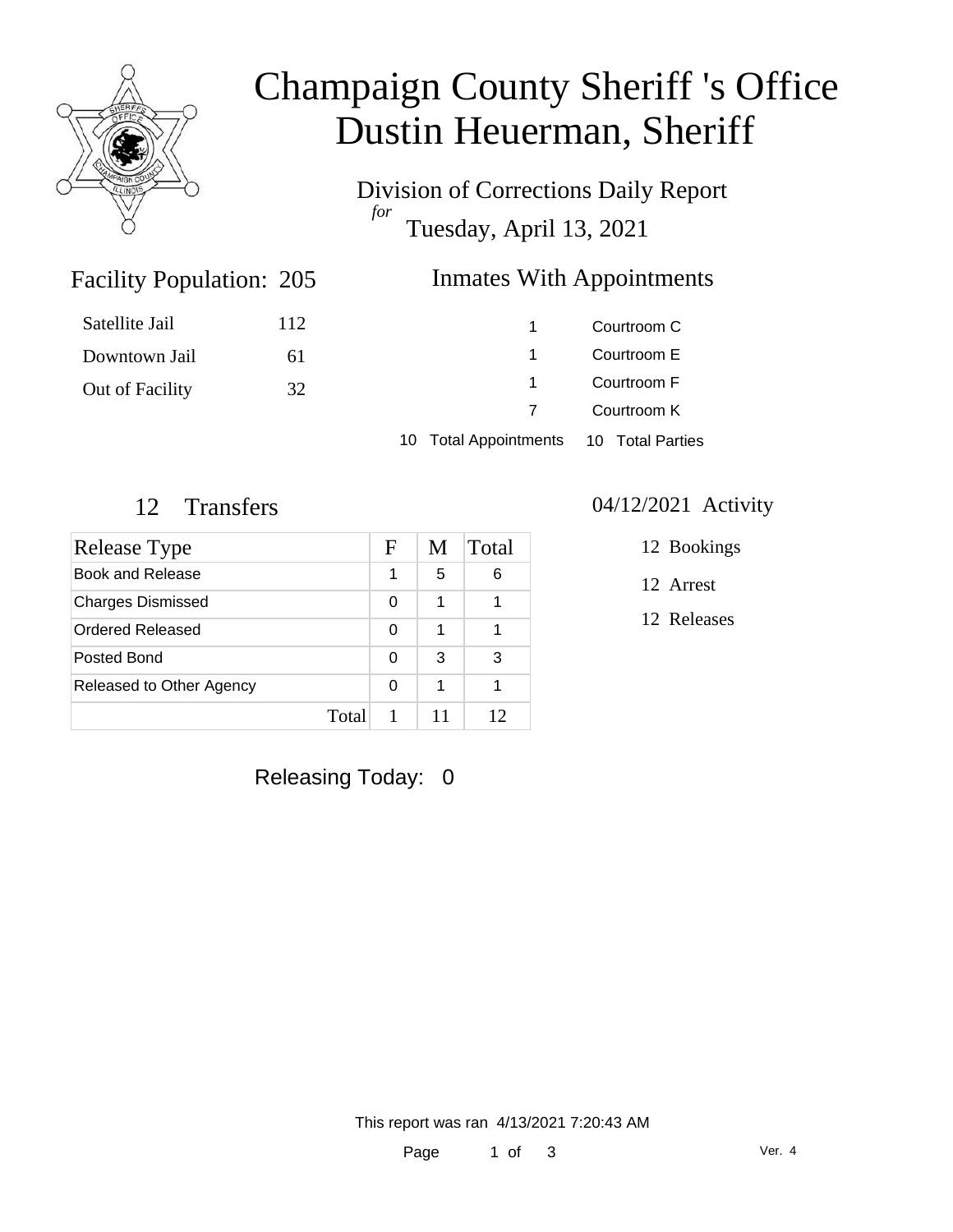

# Champaign County Sheriff 's Office Dustin Heuerman, Sheriff

Division of Corrections Daily Report *for* Tuesday, April 13, 2021

#### Custody Status Count

- Electronic Home Dentention 29
	- Felony Arraignment 26
		- Felony Other 2
	- Felony Pre-Sentence 7
	- Felony Pre-Sentence DUI 1
		- Felony Pre-Trial 93
	- Felony Sentenced CCSO 2
	- Felony Sentenced IDOC 26
		- Hold Sentenced IDOC 5
		- Misdemeanor Pre-Trial 5
			- Petition to Revoke 1
			- Remanded to DHS 8
				- Total 205

This report was ran 4/13/2021 7:20:43 AM